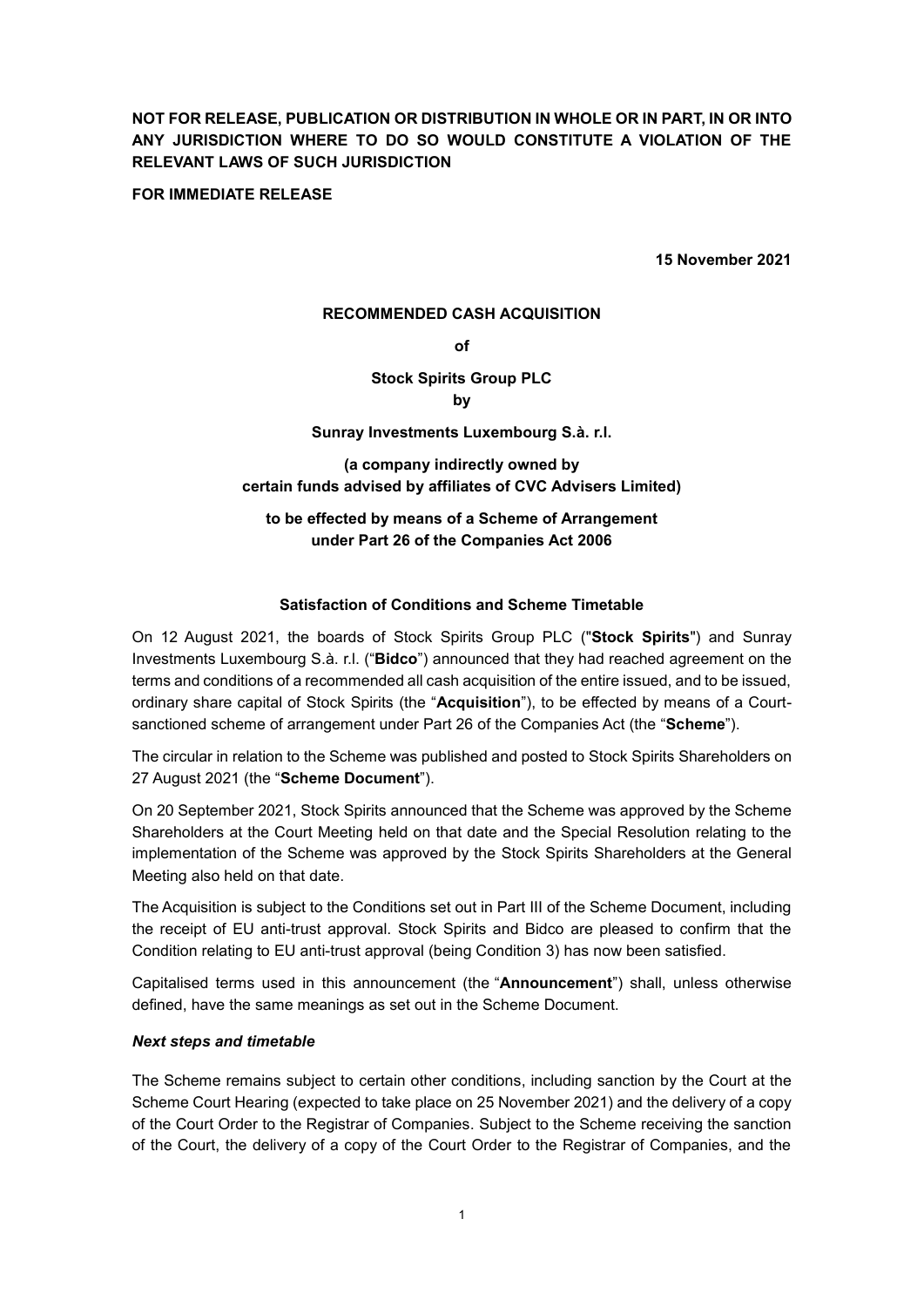satisfaction (or, where applicable, the waiver) of the other Conditions set out in Part III of the Scheme Document, the Scheme is expected to become effective on 29 November 2021.

The expected timetable of principal events for the implementation of the Scheme is set out below. If any change to the key dates and/or times set out in the timetable are made Stock Spirits will give notice of this change by issuing an announcement through a Regulatory Information Service, with such announcement being made available on Stock Spirits' website at www.stockspirits.com/investors/default.aspx. References to times are to London, United Kingdom time unless otherwise stated.

| Event                                                                                                                 | Time and/or date                 |
|-----------------------------------------------------------------------------------------------------------------------|----------------------------------|
| <b>Scheme Court Hearing</b>                                                                                           | 25 November 2021                 |
| Last day for dealings in, and for the registration<br>of transfer of, Stock Spirits Shares                            | 26 November 2021                 |
| Scheme Record Time                                                                                                    | 6:00 p.m. on 26 November 2021    |
| Disablement of CREST in respect of Stock<br><b>Spirits Shares</b>                                                     | 6:00 p.m. on 26 November 2021    |
| Suspension of dealings in Stock Spirits Shares                                                                        | by 7:30 a.m. on 29 November 2021 |
| Effective Date of the Scheme $(1)$                                                                                    | 29 November 2021                 |
| Cancellation of listing of Stock Spirits Shares                                                                       | by 8:00 a.m. on 30 November 2021 |
| Latest date for despatch of cheques and<br>crediting of CREST accounts for cash<br>consideration due under the Scheme | by 13 December 2021              |
| Long Stop Date                                                                                                        | 12 May 2022 <sup>(2)</sup>       |

- (1) A copy of the Court Order sanctioning the Scheme is expected to be delivered to the Registrar of Companies two Business Days after the date of the Scheme Court Hearing, such that the Effective Date is expected to be 29 November 2021. The events which are stated as occurring on subsequent dates are conditional on the Effective Date and operate by reference to this time.
- (2) This is the latest date by which the Scheme may become Effective. If the Scheme does not become Effective by the Long Stop Date of 12 May 2022, it will lapse and the Acquisition will not proceed (unless Bidco and Stock Spirits otherwise agree and the Panel otherwise consents, or the Panel requires an extension to the Long Stop Date pending final determination of an issue under section 3(g) of Appendix 7 of the Takeover Code).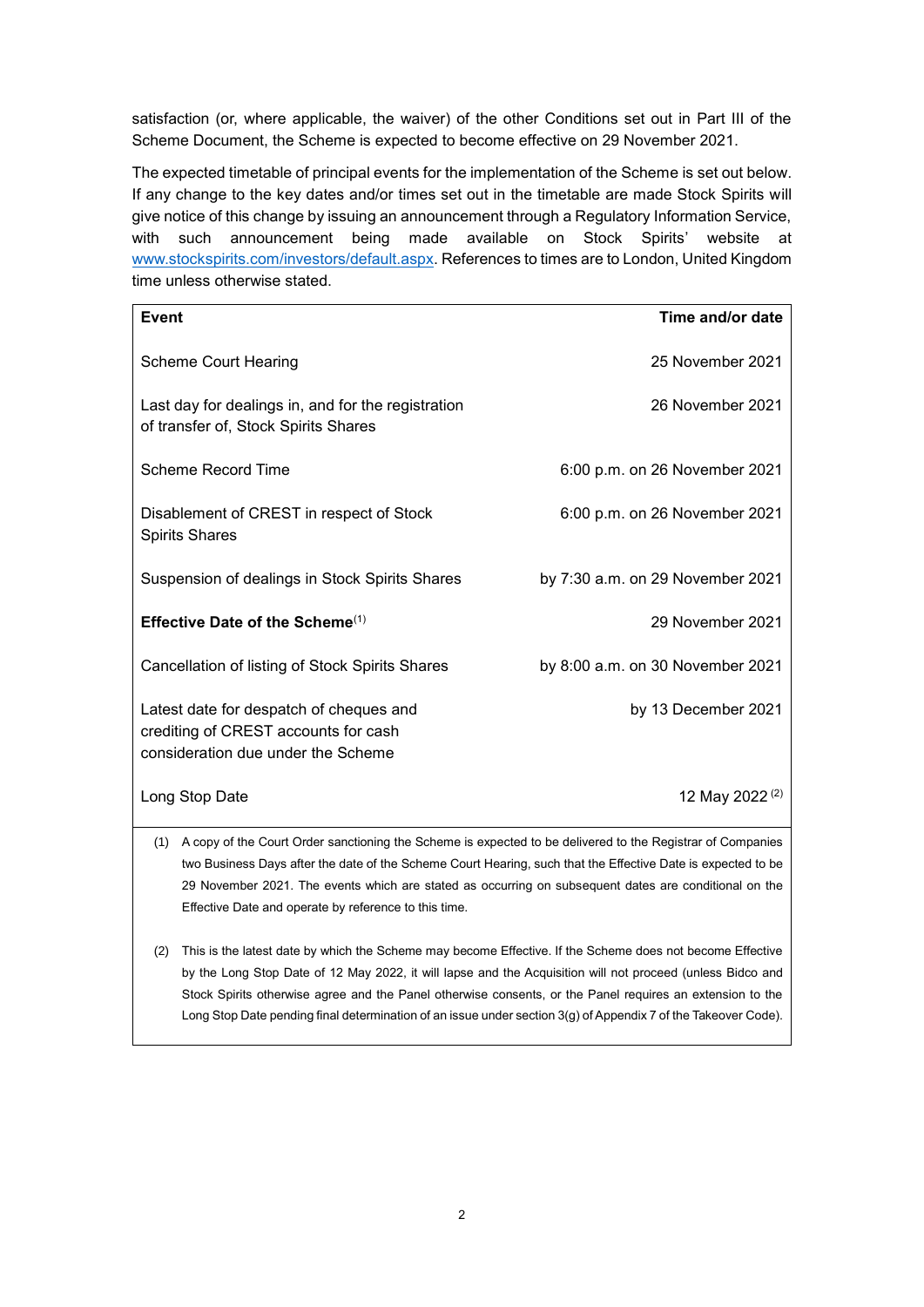### *Enquiries:*

| <b>Stock Spirits</b><br>Paul Bal                                                                                                                     | +44 (0) 16 2864 8500 |
|------------------------------------------------------------------------------------------------------------------------------------------------------|----------------------|
| J.P. Morgan Cazenove (Joint Financial Adviser to Stock Spirits)<br>Dwayne Lysaght<br>Jeannette Smits van Oyen<br>Jonty Edwards                       | +44 (0) 20 7742 4000 |
| <b>Numis (Joint Financial Adviser to Stock Spirits)</b><br>Luke Bordewich<br><b>Stuart Ord</b><br>Tom Jacob                                          | +44 (0) 20 7260 1000 |
| <b>Powerscourt (PR Adviser to Stock Spirits)</b><br><b>Rob Greening</b><br>Bethany Johannsen                                                         | +44 (0) 20 7250 1446 |
| <b>CVC</b><br><b>Carsten Huwendiek</b>                                                                                                               | +44 (0) 20 7420 4240 |
| <b>Citigroup Global Markets Limited (Financial Adviser and</b><br><b>Corporate Broker to Bidco)</b><br>Sian Evans<br>Peter Brown (Corporate Broking) | +44 (0) 20 7986 4000 |
| <b>Tulchan Communications (PR Adviser to Bidco)</b><br>Jonathan Sibun<br>Simon Pilkington<br>Will Palfreyman                                         | +44 (0) 20 7353 4200 |

#### *Important notices*

*J.P. Securities plc, which conducts its UK investment banking business as J.P. Morgan Cazenove, ("J.P. Morgan Cazenove"), which is authorised in the UK by the Prudential Regulation Authority ("PRA") and regulated in the UK by the PRA and the Financial Conduct Authority ("FCA"), is acting as financial adviser exclusively for Stock Spirits and no one else in connection with the Acquisition and will not regard any other person as a client in relation to the Acquisition and will not be responsible to anyone other than Stock Spirits for providing the protections afforded to clients of J.P. Morgan Cazenove or its affiliates, nor for providing advice in relation to the Acquisition or any other matters referred to in this announcement.*

*Numis Securities Limited ("Numis"), which is authorised and regulated in the UK by the FCA, is acting exclusively for Stock Spirits and no one else in connection with the Acquisition and will not be responsible to anyone other than Stock Spirits for providing the protections afforded to clients of Numis nor for providing advice in relation to the Acquisition or any other matters referred to in this announcement. Neither Numis nor any of its affiliates, nor any of its or their directors or employees, owes or accepts any duty, liability or responsibility whatsoever (whether direct or*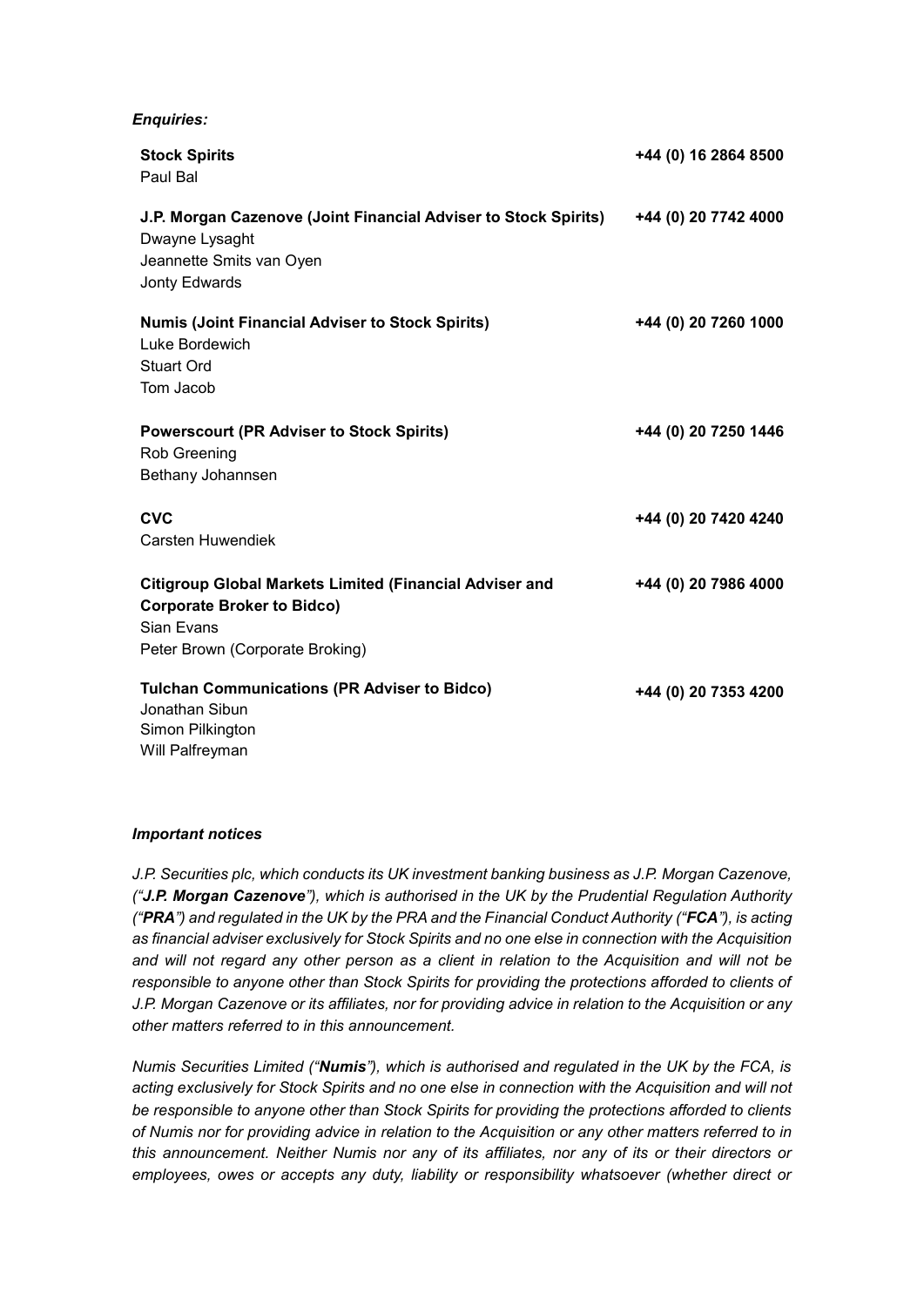*indirect, whether in contract, in tort, under statute or otherwise) to any person who is not a client of Numis in connection with this Announcement, the matters referred to herein, any statements contained herein, the Acquisition or otherwise.*

*Citigroup Global Markets Limited ("Citi") which is authorised in the UK by the PRA and regulated*  by the FCA and PRA, is acting exclusively as financial adviser and corporate broker for Bidco and *no-one else in connection with the Acquisition, and will not be responsible to anyone other than Bidco for providing the protections afforded to clients of Citi, nor for providing advice in relation to the Acquisition or any other matters referred to in this Announcement. Neither Citi nor any of its affiliates, directors or employees owes or accepts any duty, liability or responsibility whatsoever (whether direct or indirect, consequential, whether in contract, in tort, in delict, under statute or otherwise) to any person who is not a client of Citi in connection with this Announcement, any statement contained herein, the Acquisition or otherwise.*

*In accordance with the Takeover Code, normal UK market practice and Rule 14e-5(b) of the US Exchange Act, Citi and J.P. Morgan Cazenove and each of their affiliates will continue to act as exempt principal traders in Stock Spirits securities on the London Stock Exchange. These purchases and activities by exempt principal traders which are required to be made public in the UK pursuant to the Takeover Code will be reported to a Regulatory Information Service and will be available on the London Stock Exchange website at www.londonstockexchange.com*.

### *Further information*

*This announcement is for information purposes only and is not intended to, and does not, constitute or form part of any offer or inducement to sell or an invitation to purchase, otherwise acquire, subscribe for, sell or otherwise dispose of, any securities or the solicitation of an offer to buy any securities, any vote or approval in any jurisdiction pursuant to the Acquisition or otherwise. The Acquisition is being made solely pursuant to the terms of the Scheme Document, which contains the full terms and conditions of the Acquisition, including details of how to vote in respect of the Acquisition. Any decision in respect of, or other response to, the Acquisition should be made only on the basis of the information in the Scheme Document.*

#### *Overseas jurisdictions*

*This Announcement has been prepared in accordance with and for the purpose of complying with applicable English law, the Takeover Code, the Market Abuse Regulation, the Disclosure, Guidance and Transparency Rules and the Listing Rules and information disclosed may not be the same as that which would have been disclosed if this Announcement had been prepared in accordance with the laws of jurisdictions outside England and Wales.*

*The availability of the Acquisition to Stock Spirits Shareholders who are not resident in and citizens of the UK may be affected by the laws of the relevant jurisdictions in which they are located or of which they are citizens. Persons who are not resident in the UK should inform themselves of, and observe, any applicable legal or regulatory requirements of their jurisdictions. Any failure to comply with the applicable restrictions may constitute a violation of the securities*  laws of any such jurisdiction. To the fullest extent permitted by applicable law, the companies and *persons involved in the Acquisition disclaim any responsibility or liability for the violation of such restrictions by any person.*

*Unless otherwise determined by Bidco or required by the Takeover Code, and permitted by applicable law and regulation, the Acquisition will not be made available, directly or indirectly, in, into or from a Restricted Jurisdiction where to do so would violate the laws in that jurisdiction and*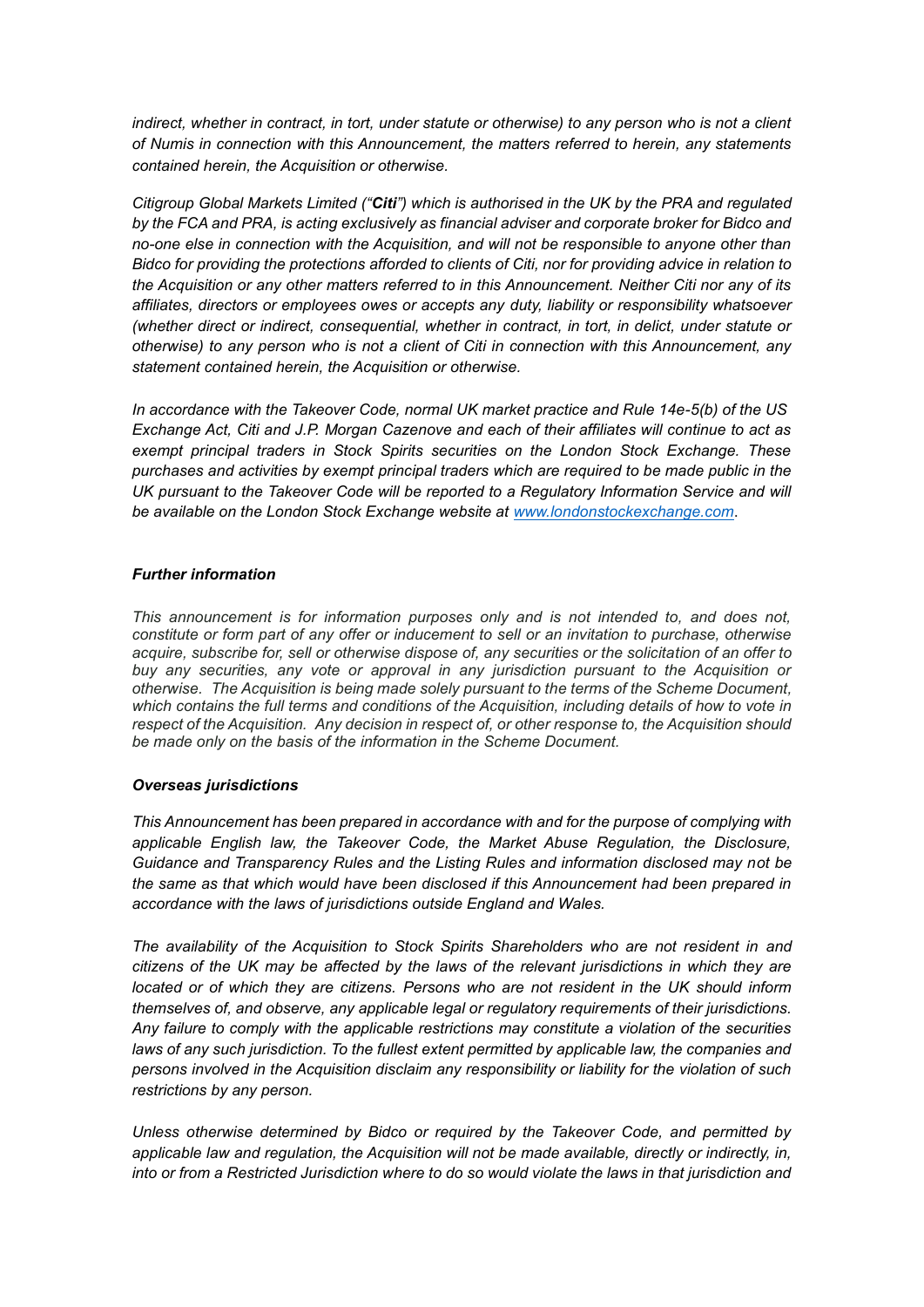*no person may vote in favour of the Scheme by any such use, means, instrumentality or from within a Restricted Jurisdiction or any other jurisdiction if to do so would constitute a violation of the laws of that jurisdiction. Copies of this Announcement and any formal documentation relating to the Acquisition are not being, and must not be, directly or indirectly, mailed or otherwise forwarded, distributed or sent in or into or from any Restricted Jurisdiction and persons receiving this Announcement and all such documents relating to the Acquisition (including custodians, nominees and trustees) must not mail or otherwise forward, distribute or send them in or into or from any Restricted Jurisdiction.* 

*The Acquisition shall be subject to the applicable requirements of the Takeover Code, the Panel, the London Stock Exchange and the FCA.*

### *US Holders*

*US Holders should note that the Acquisition relates to shares in an English company and is proposed to be implemented by means of a scheme of arrangement under English law. A transaction effected by means of a scheme of arrangement is not subject to the tender offer or proxy solicitation rules under the US Exchange Act. Accordingly, the Acquisition and the Scheme*  will be subject to the disclosure requirements and practices applicable in the UK to schemes of *arrangement, which are different from the disclosure requirements of the US tender offer and proxy solicitation rules. The financial information included in the Scheme Document has been prepared in accordance with International Financial Reporting Standards, and thus may not be comparable to financial information of US companies or companies whose financial statements are prepared in accordance with generally accepted accounting principles in the US. However, if, in the future, Bidco were to exercise its right to implement the Acquisition by way of an Offer, such Offer will be made in compliance with applicable US tender offer and securities laws and regulations.*

*The receipt of cash pursuant to the Acquisition by a US Holder as consideration for the transfer of its Scheme Shares pursuant to the Scheme will likely be a taxable transaction for US federal income tax purposes and under applicable US state and local, as well as foreign and other, tax laws. Each Stock Spirits Shareholder is urged to consult with legal, tax and financial advisers in connection with making a decision regarding this transaction.*

*It may be difficult for US Holders to enforce their rights and any claims arising out of the US federal securities laws in connection with the Acquisition, since Bidco and Stock Spirits are located in countries other than the US, and some or all of their officers and directors may be residents of countries other than the US.*

*US Holders may not be able to sue a non-US company or its officers or directors in a non-US court for violations of US securities laws. Further, it may be difficult to compel a non-US company and its affiliates to subject themselves to a US court's judgement.* 

*To the extent permitted by applicable law, in accordance with normal UK market practice and pursuant to Rule 14e-5(b) of the US Exchange Act, Bidco or its nominees, or its brokers (acting as agents), may from time to time make certain purchases of, or arrangements to purchase, Stock Spirits Shares outside of the US, other than pursuant to the Acquisition, until the date on which the Acquisition and/or Scheme becomes effective, lapses or is otherwise withdrawn. These purchases may occur either in the open market at prevailing prices or in private transactions at negotiated prices. Any information about such purchases will be disclosed as required in the UK, will be reported to a Regulatory Information Service and will be available on the London Stock Exchange website at www.londonstockexchange.com.*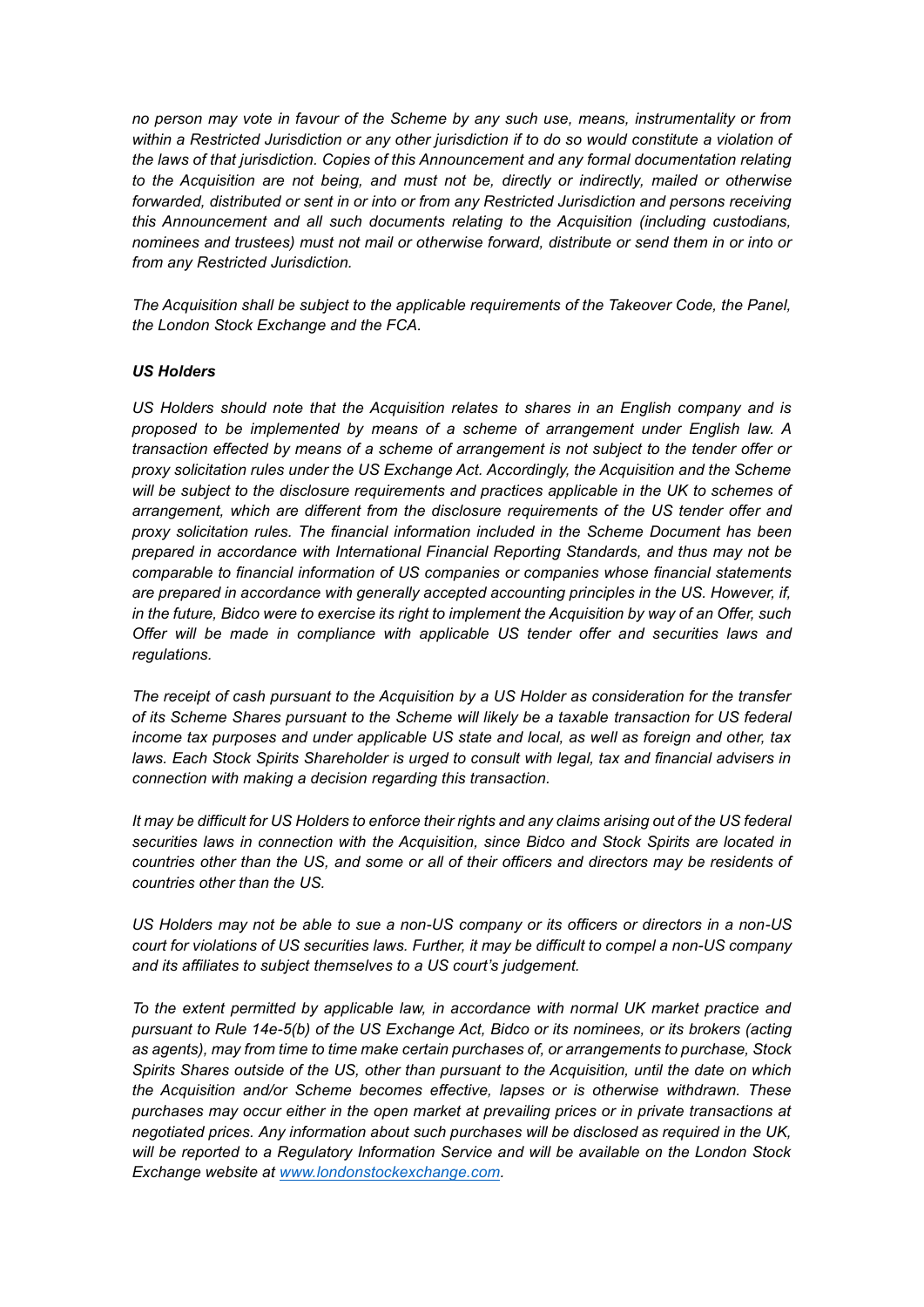#### *Forward-looking statements*

*This Announcement (including information incorporated by reference in this Announcement), oral statements made regarding the Acquisition, and other information published by Stock Spirits, the Stock Spirits Group, Bidco and/or the Wider Bidco Group contain statements, which are, or may be deemed to be, "forward-looking statements" (including for the purposes of the US Private Securities Litigation Reform Act of 1995). Forward-looking statements are prospective in nature and are not based on historical facts, but rather on current expectations and projections of the management of Stock Spirits, the Stock Spirits Group, Bidco and/or the Wider Bidco Group (as applicable) about future events, and are therefore subject to risks and uncertainties which could cause actual results to differ materially from the future results expressed or implied by the forwardlooking statements.* 

*Forward-looking statements include statements relating to the expected effects of the Acquisition on Stock Spirits, the Stock Spirits Group, Bidco and/or the Wider Bidco Group (including their future prospects, developments and strategies), the expected timing and scope of the Acquisition and other statements other than historical facts. Often, but not always, forward-looking statements can be identified by the use of forward-looking words such as "prepares", "plans", "expects" or "does not expect", "is expected", "is subject to", "budget", "projects", "synergy", "strategy", "scheduled", "goal", "estimates", "forecasts", "intends", "cost-saving", "anticipates" or "does not anticipate", or "believes", or variations of such words and phrases or statements that certain actions, events or results "may", "could", "should", "would", "might" or "will" be taken, occur or be achieved. Forward-looking statements may include statements relating to the following: (i) future capital expenditures, expenses, revenues, earnings, synergies, economic performance, indebtedness, financial condition, dividend policy, losses and future prospects; (ii) business and management strategies and the expansion and growth of Stock Spirits, any member of the Stock Spirits Group, Bidco, the Wider Bidco Group or any member of the Bidco Group's operations and potential synergies resulting from the Acquisition; and (iii) the effects of global economic conditions and governmental regulation on Stock Spirits, any member of the Stock Spirits Group, Bidco or any member of the Wider Bidco Group's business.* 

*Although Stock Spirits and Bidco believe that the expectations reflected in such forward-looking statements are reasonable (other than where expressly disclaimed), none of Stock Spirits, the Stock Spirits Group, Bidco and/or the Wider Bidco Group can give any assurance that such expectations will prove to be correct. By their nature, forward-looking statements involve risk and uncertainty because they relate to events and depend on circumstances that will occur in the future. There are a number of factors that could cause actual results and developments to differ materially from those expressed or implied by such forward-looking statements. These factors include, but are not limited to, the satisfaction of the Conditions, as well as additional factors, such as: changes in the global political, economic, business and competitive environments; inability to obtain, or meet conditions imposed for, required governmental and regulatory approvals; legal or regulatory developments and changes, including, but not limited to, changes in environmental and health and safety regulations; government actions; foreign exchange rate and interest rate fluctuations; changes in tax rates; weak, volatile or illiquid capital and/or credit markets; market position of the companies comprising the Stock Spirits Group; earnings; financial position; cash flows; return on capital and operating margins; anticipated investments; the ability of Bidco and/or the Stock Spirits Group to obtain capital/additional finance; an unexpected decline in revenue or profitability; retention of senior management; the maintenance of labour relations; fluctuations in commodity prices and other input costs; operating and financial restrictions as a result of financing arrangements; changes in consumer habits and preferences including a reduction in demand by customers; competitive product and pricing pressures; future business combinations or disposals; success of business and operating initiatives; and changes in the level of capital investment. Other unknown or unpredictable factors could cause actual results to differ materially from those expected, estimated or projected in the forward-looking statements. If any one or more of these*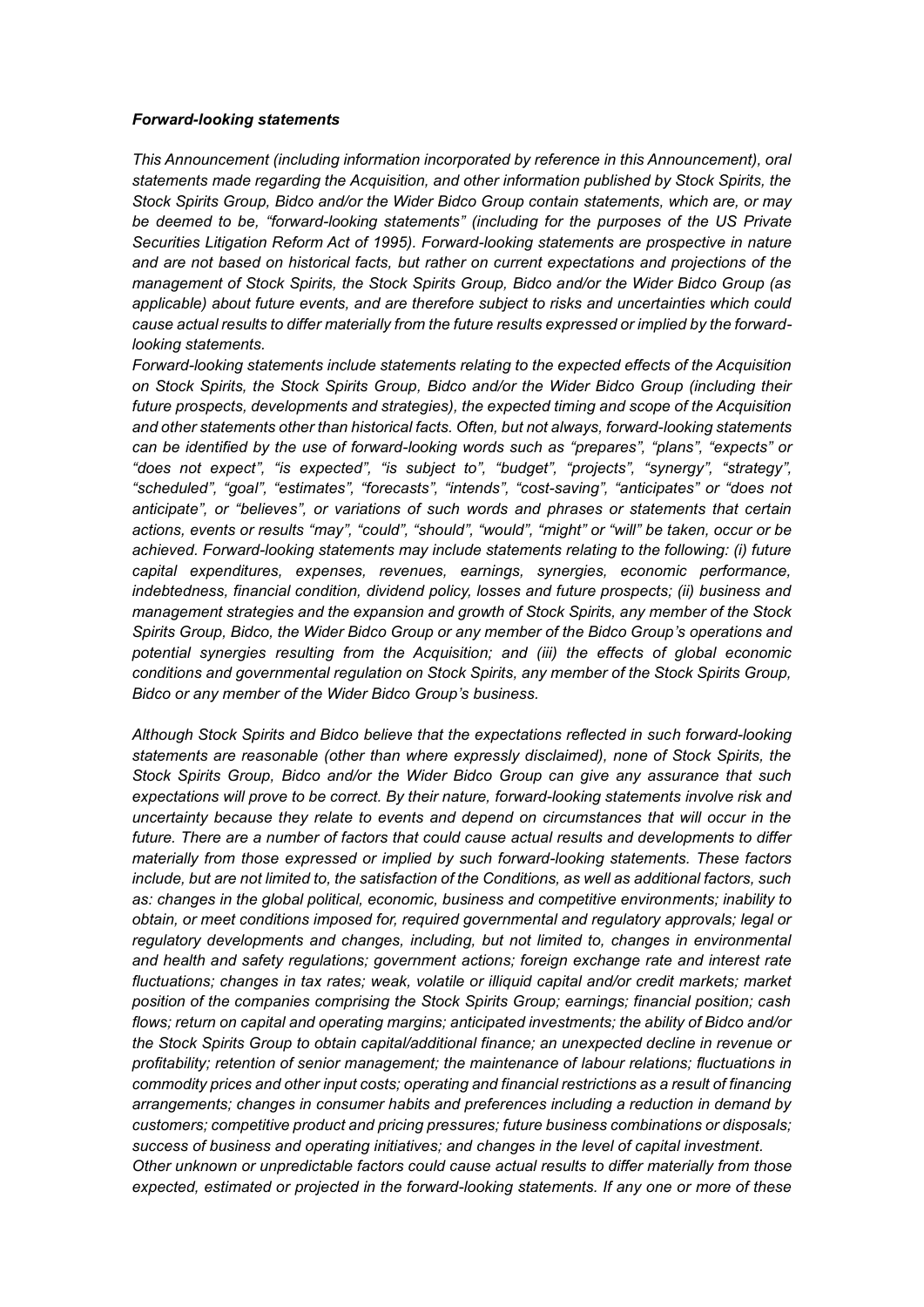*risks or uncertainties materialises or if any one or more of the assumptions prove incorrect, actual results may differ materially from those expected, estimated or projected. Such forward-looking statements should therefore be construed in the light of such factors.* 

*None of Stock Spirits, the Stock Spirits Group, Bidco nor the Wider Bidco Group nor any of their respective associates or directors, officers, employees or advisers, provides any representation, assurance or guarantee that the occurrence of the events expressed or implied in any forwardlooking statements in this Announcement will actually occur. Given these risks and uncertainties, potential investors are cautioned not to place any reliance on these forward-looking statements. Specifically, statements of estimated cost savings and synergies relate to future actions and circumstances which, by their nature, involve risks, uncertainties and contingencies. As a result, the cost savings and synergies referred to may not be achieved, may be achieved later or sooner than estimated, or those achieved could be materially different from those estimated. Due to the scale of the Stock Spirits Group, there may be additional changes to the operations of the Stock Spirits Group. As a result, and given the fact that the changes relate to the future, the resulting cost synergies may be materially greater or less than those estimated.* 

*Other than in accordance with their legal or regulatory obligations, none of Stock Spirits, the Stock Spirits Group, Bidco nor the Wider Bidco Group is under any obligation, and each of the foregoing expressly disclaim any intention or obligation to update or to revise any forward-looking statements other than as required by law or by the rules of any competent regulatory authority, whether as a result of new information, future events or otherwise.* 

# *Publication on a website*

*A copy of this announcement will be made available, subject to certain restrictions relating to persons resident in Restricted Jurisdictions, on Bidco's website at www.cvc-sunray-offer-2021.com and Stock Spirits' website at www.stockspirits.com/investors/default.aspx by no later than 12:00 p.m. on the Business Day following the date of publication of this Announcement. For the avoidance of doubt, the contents of those websites are not incorporated into and do not form part of this announcement.*

# *Requesting hard copy documents*

*Stock Spirits Shareholders may request a hard copy of this announcement and any information incorporated into it by reference to another source in hard copy form by contacting Stock Spirits' Registrar, Computershare, through either of the following methods: (i) by calling +44 (0)370 873 5834 between 9:00 a.m. and 5:30 p.m. Monday to Friday (London time) (except public holidays in England and Wales); or (ii) by submitting a request in writing to Computershare at The Pavilions, Bridgwater Road, Bristol, BS99 6ZY, United Kingdom, in each case, stating your name, and the address to which the hard copy should be sent. Calls are charged at the standard geographic rate and will vary by provider. Calls from outside the UK will be charged at the applicable international rate. Please note that calls may be monitored or recorded for security and training purposes and Computershare cannot provide advice on the merits of the Acquisition or the Scheme or give any financial, legal or tax advice.*

# *Electronic communications*

*Please be aware that addresses, electronic addresses and certain other information provided by Stock Spirits Shareholders, persons with information rights and other relevant persons for the*